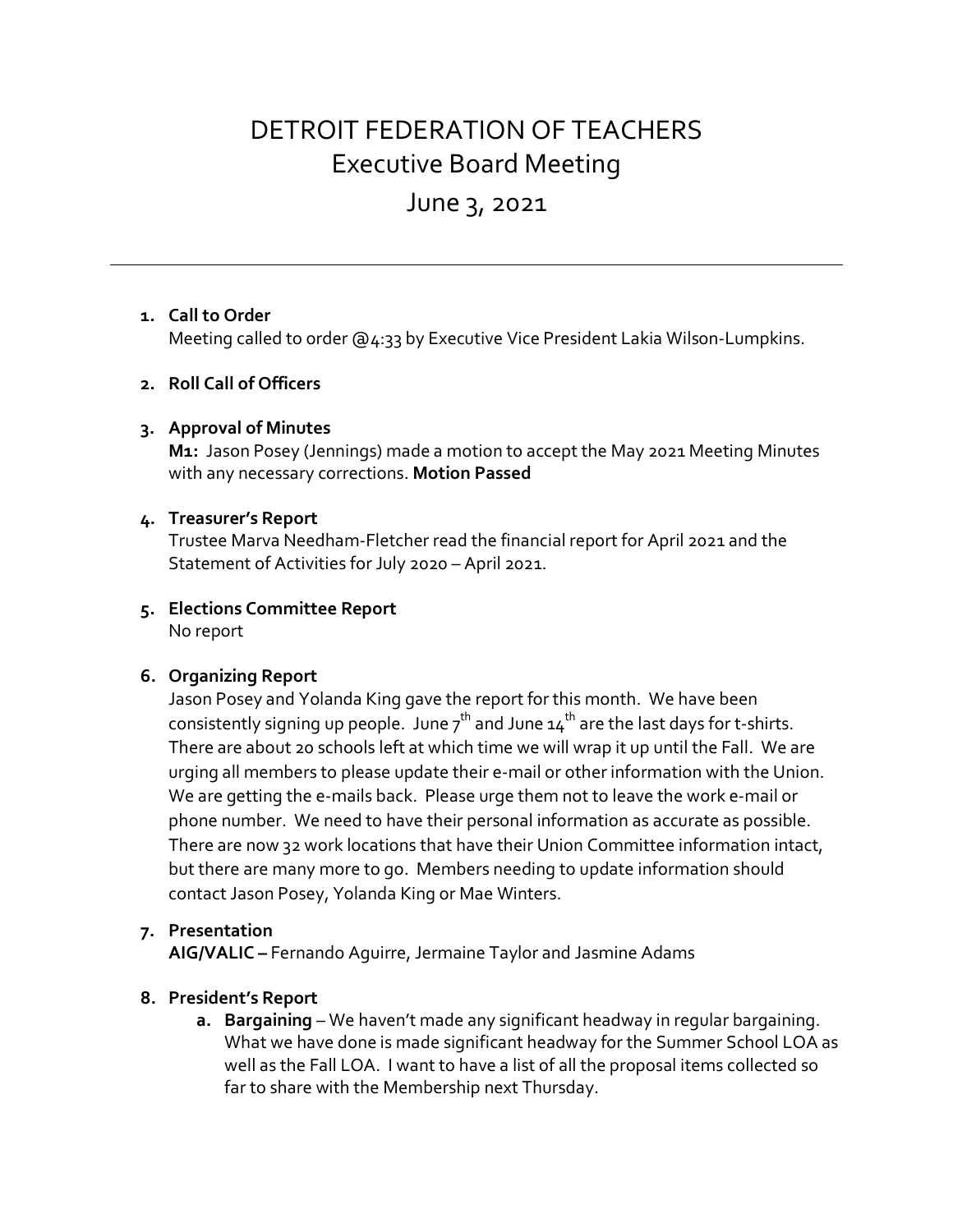- **b. Return to School Fall LOA 2021** We have made strides with this. There has been movement on class size for next year.
	- It is our hope that the reduction will be permanently added as language in the new contract: K-2 (from 25 to 22), 3-5 (from 30 to 25), 6-8 (from 35 to 27), 9-12 (from 35 to 30). It sounds good in theory, but can only happen if the District hires more teachers. We have been pushing for numbers on new hires.
	- We have about 52,000 students. We won't be the only district reducing class size or needing teachers. The goal is to have the sizes down in order to deliver quality instruction. We can't talk about class size in isolation. We must also to talk about caseload, as well.
	- We are also looking to provide an additional supplement that is similar to hazard pay. Right now, it is at the \$250 quarterly rate, or \$1,000 at the end of the year. For individuals who address both F2F and online students, there is another \$250 quarterly, or another \$1,000 for the year.
	- The District wants to offer families a virtual option for the Fall, but, the idea of the pilot virtual school has still not been worked out. What the District is talking about is not 100% virtual. If it isn't fully virtual for students, what about staff? Will staff have to report to a building each day to teach virtually?
	- There are some classes/areas that will not have a virtual option**.** What's the schedule going to look like next year? The F2F is abbreviated in some places. Our goal is to try and have something done with bargaining by the end of the month. The Return to Learn is still up in the air. We don't know what the summer is going to bring.
- **c. Summer School LOA** Hazard pay for the summer is \$150. More details will be forthcoming.
- **d. 2021/2022 DFT Meetings** We need to have a discussion on how DFT Meetings will be conducted in the Fall. Are we going to F2F again, or do we want to continue to meet virtually? On average, attendance F2F is about 150 people. Online meetings have attendance of 500 or more members each month. We are also saving more money going virtual, as we are not spending money on a space to have the meeting each month, nor are we paying for the printing of the meeting notes. Time has also been a factor that's been cited**.** This discussion will be revisited at the June Membership Meeting next week.

# **9. Executive Vice Presidents Report**

- **a. Dues: Recommit – Expiration – Retirement**
	- The last pay period is July  $13^{th}$  22<sup>nd</sup> pay. Executive Board Members please let everyone in your Region know this, and for them to remind Members in their buildings.
	- If anyone wants to join or recommit, this is a good time to start this process. Setting it up now will ensure a smooth start for September.